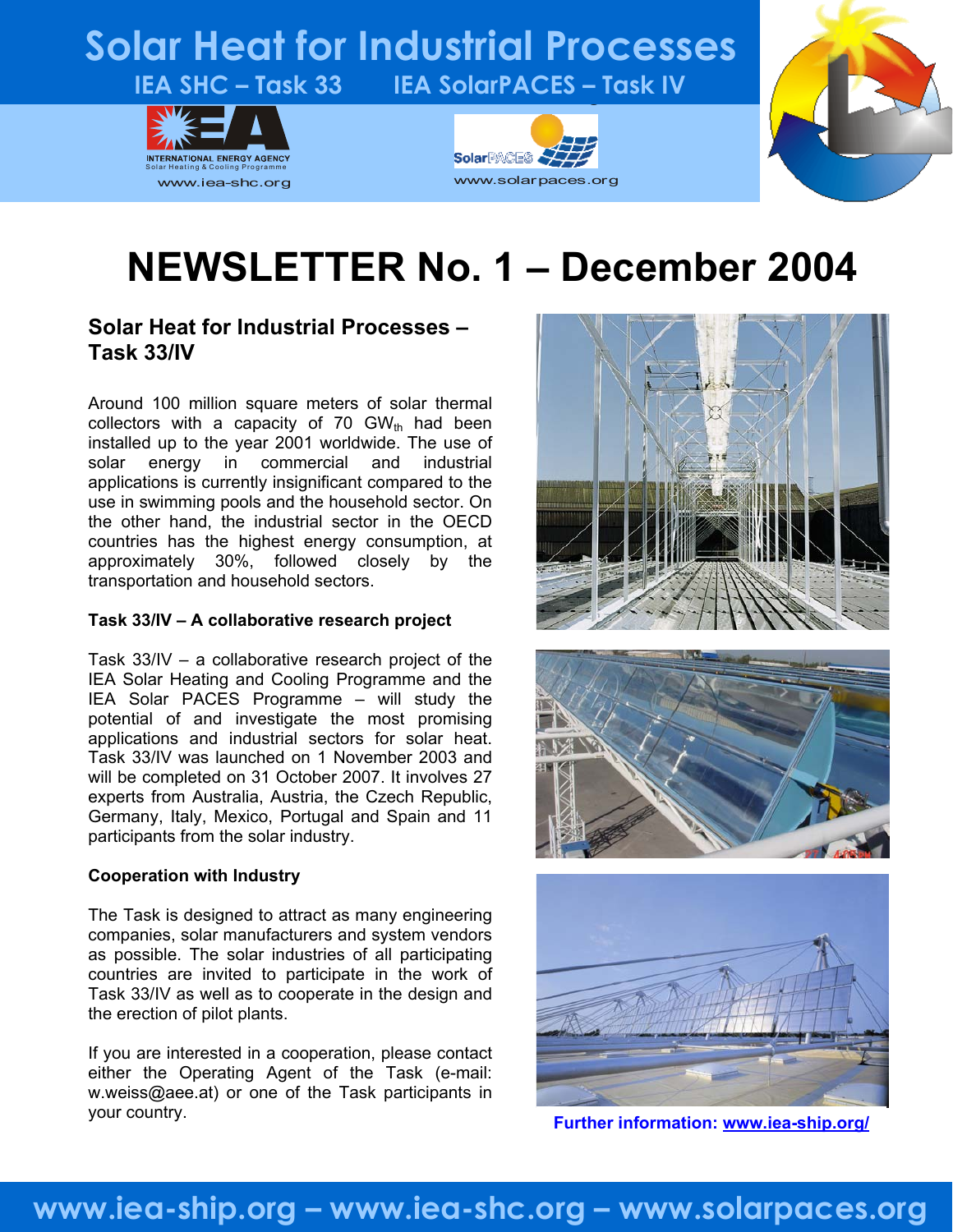#### **How to integrate solar heat into industrial processes**

The integration of solar heat into industrial production processes is a challenge to both the process engineer and the solar expert. In applying solar heat, attention must be paid to the temperature levels used in the heat supply system. Another challenge is the timedependency of the solar energy supply and the heat demand of the processes.

Favourable conditions for solar thermal energy mean temperatures which are as low as possible, processes that need a constant amount of energy during sunlight hours and high energy prices in the existing system. There are suitable processes in many sectors of industry (see table, right). Payback times of less than 10 years are possible even at present energy and equipment prices. There are also promising considerations offering solar-contracting solutions to industry. In these models, the solar

energy supplier carries the investment costs of the solar equipment and the customer pays for the energy delivered. **WWW.leaship.org/documents**<br>[papersofnewsletterNo1.pdf](http://www.iea-ship.org/documents/papersofnewsletterNo1.pdf)

#### **New developments of 'medium temperature' collectors for 80° to 250°C**

The new term 'medium temperature collectors' is used to denote collectors with operating temperatures between 80°C and 250°C. The aim is to develop collectors that are suitable for applications in this temperature range within which there has been very limited experience to date. In order to give a short overview, three categories may be introduced:

- improved flat-plate collectors: double-glazed flat-plate collectors with anti-reflection glazing and hermetically sealed collectors with inert gas fillings, or a combination of both.
- stationary low-concentration collectors: stationary CPC type collectors and MaReCos (maximum reflector collectors)
- small parabolic trough collectors

*Operations and processes in some important industrial sectors* 

| : important, $\mathbf{X}$ : very important)<br>$\bullet$ |      |         |                   |                             |                |                                   |                  |                |                   |         |          |                        |
|----------------------------------------------------------|------|---------|-------------------|-----------------------------|----------------|-----------------------------------|------------------|----------------|-------------------|---------|----------|------------------------|
| process                                                  | food | textile | building material | galvanizing, electroplating | fine chemicals | pharmaceutical and<br>biochemical | service industry | paper industry | automobile supply | tanning | painting | wood and wood products |
| cleaning                                                 | X    | X       |                   | Χ                           |                | X                                 | X                |                |                   |         | X        |                        |
| drying                                                   | χ    | χ       |                   |                             |                | χ                                 | χ                |                |                   | χ       | χ        | Χ                      |
| evaporation<br>and<br>distillation                       | X    |         |                   |                             |                | X                                 |                  |                |                   |         |          |                        |
| pasteurisation                                           | Χ    |         |                   |                             |                | X                                 |                  |                |                   |         |          |                        |
| sterilization                                            | X    |         |                   |                             |                | X                                 |                  |                |                   |         |          |                        |
| cooking                                                  | X    |         |                   |                             |                |                                   |                  |                |                   |         |          |                        |
| general<br>process<br>heating                            |      |         |                   | χ                           |                |                                   | χ                |                |                   |         |          |                        |
| boiler feed<br>water<br>preheating                       | Χ    | X       |                   |                             |                |                                   |                  |                |                   |         |          |                        |
| heating<br>of<br>production halls                        | X    | X       |                   |                             |                |                                   |                  |                | χ                 | X       | X        | X                      |
| solar<br>absorption<br>cooling                           | X    |         |                   |                             |                | χ                                 | χ                |                |                   |         |          |                        |

#### **Further information:**

**[www.ieaship.org/documents/](http://www.iea-ship.org/documents/papersofnewsletterNo1.pdf)**



*collector in comparison with a standard flat-plate collector with normal solar glass.*

#### **Further information: [www.iea-ship.org/documents/](http://www.iea-ship.org/documents/papersofnewsletterNo1.pdf) [papersofnewsletterNo1.pdf](http://www.iea-ship.org/documents/papersofnewsletterNo1.pdf)**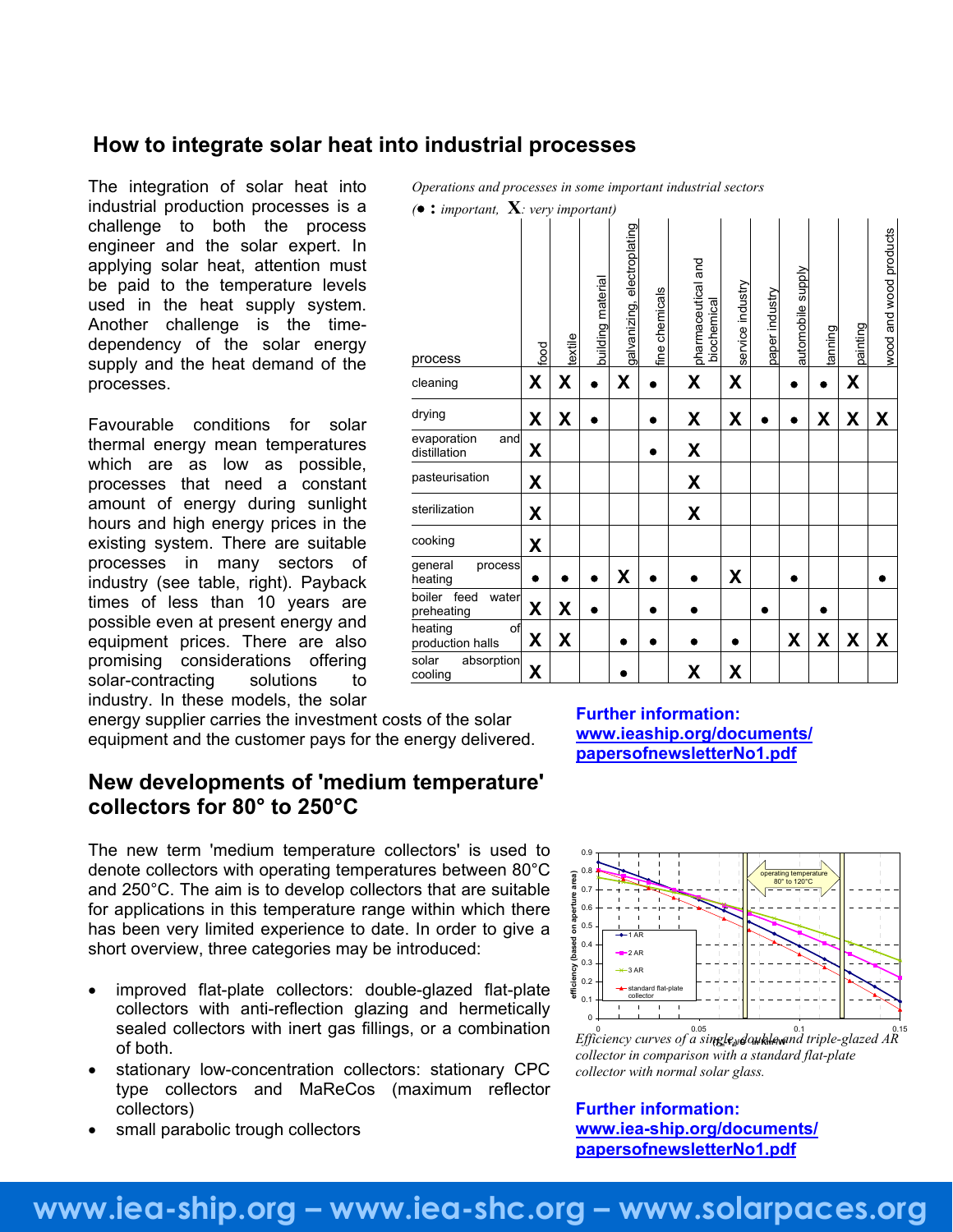#### **Overview of existing solar process heat plants**

Within Task 33/IV, information has been collected on industrial-process solar heat plants operating world wide. From the 49 plants that have been reported, the majority of the projects are in the food and beverage, textile, transport and chemistry sectors with a large majority in food processes. Indeed there are 12 plants in the food industry in fish, meat and olive processing. In the transport sector, most plants are washing installations; in the textile industry, at laundry companies.

#### **Further information: [www.iea-ship.org/documents/](http://www.iea-ship.org/documents/papersofnewsletterNo1.pdf) [papersofnewsletterNo1.pdf](http://www.iea-ship.org/documents/papersofnewsletterNo1.pdf)**

#### **EL NASR, Pharmaceutical Chemicals (Egypt)**

Application: Production of process steam for a pharmaceutical company

| Location:                     | El Cairo, Egypt            |
|-------------------------------|----------------------------|
| Installed capacity:           | 1330 kW                    |
| <b>Collector Area:</b>        | 1900 $m2$                  |
| <b>Collector type:</b>        | parabolic trough collector |
| <b>Heat transfer medium:</b>  | steam (8 bar)              |
| <b>Operating temperature:</b> | 173 °C                     |
| Storage:                      | not specified              |
| Year of operation start:      | 2004 (January)             |



*Distribution of solar plants reported to Task 33/IV. Number of projects: (a) total and (b) plants still in operation.*



*Owner: NREA (New and Renewable Energy Authority, Cairo); financed by ADF (African Development Fund, Abidjan, Ivory Cost); Contractor: Lotus Solar Technologies (Cairo, Egypt); Engineering Consultant:Fichtner Solar GmbH (Stuttgart, Germany)*

#### **100 percent renewable energy for a production hall and office building**

Application: Space Heating of a Production Hall

| Location:                     | Bludesch, Austria    |
|-------------------------------|----------------------|
| Installed capacity:           | 56 kW                |
| <b>Collector Area:</b>        | $80 \text{ m}^2$     |
| <b>Collector Type:</b>        | flat plate collector |
| <b>Heat Transfer Medium:</b>  | water-glycol         |
| <b>Operating temperature:</b> | $20 - 80^{\circ}$ C  |
| Storage:                      | 950 Litres           |
| Year of operation start:      | 1994                 |